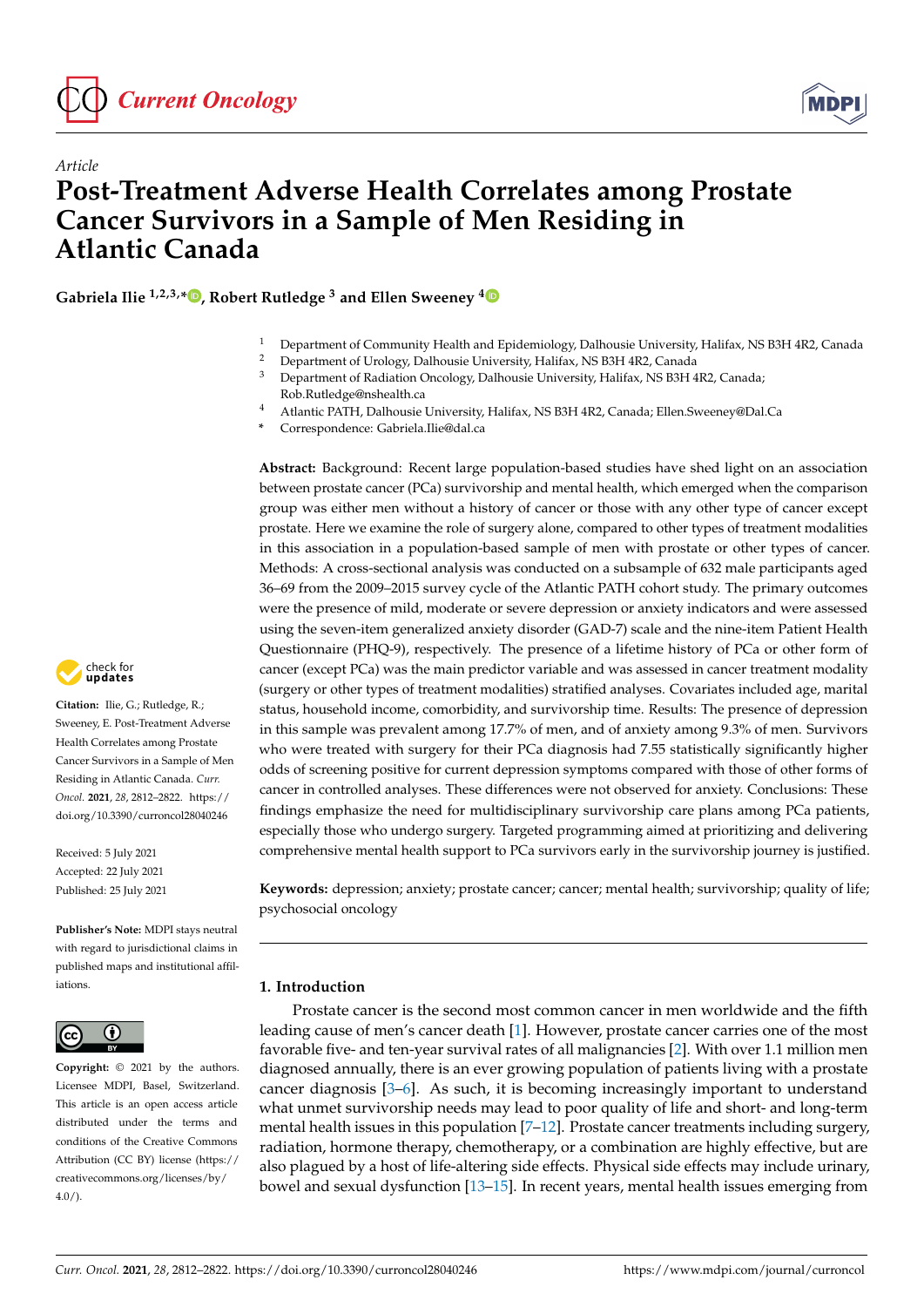unmet survivorship needs among prostate cancer survivors revealed a silent epidemic of loneliness and disconnect [\[7](#page-9-1)[,9](#page-9-5)[,12\]](#page-9-2). A recent report presents evidence of an association between poor mental health and psychological morbidity and biopsychosocial variables, including poor oncological outcomes, particularly but not limited to advanced forms of the disease [\[8\]](#page-9-6). More than one in two men diagnosed with prostate cancer experience mental health distress [\[16\]](#page-9-7), with 10–40% scoring positive for clinically significant depression at various points during their survivorship journey [\[9,](#page-9-5)[12,](#page-9-2)[17,](#page-9-8)[18\]](#page-9-9). Younger age, Caucasian ethnicity, urinary problems and erectile dysfunction, dissatisfaction in relationships with current partner, substance abuse, and multimorbidity have been identified as factors predicting depression and/or anxiety in prostate cancer survivors  $[9-12]$  $[9-12]$ . When compared to the general population, cancer patients are disproportionately affected by suicidality (31.4 suicides per 100,000), with prostate cancer patients among the most at-risk for death by suicide (48.3 suicides per 100,000) [\[4](#page-9-10)[,19,](#page-9-11)[20\]](#page-9-12). The most salient risk factors for suicide attempts among prostate cancer survivors include Caucasian ethnicity, older age, male gender, living alone, and distant disease as men are most at risk for suicide >15 years after diagnosis [\[4\]](#page-9-10).

Furthermore, recent evidence from large population-based studies demonstrated that men diagnosed with prostate cancer have more than double the odds of mental health issues compared with men with no history of cancer and men with any other type of cancer except prostate [\[9](#page-9-5)[,12](#page-9-2)[,17\]](#page-9-8). Few studies, however, have been conducted examining the relationship between treatment modality among males with a history of cancer, cancer type, and the potential association with mental health illness in this population [\[11\]](#page-9-13). However, the identification of adverse health correlates with poor mental health among male cancer survivors is critical for the development of survivorship care plans of survivors of prostate cancer. Here we evaluate the contribution of treatment modality to the association between men's cancer type (prostate or other forms of cancer) with depression and anxiety during cancer survivorship in analyses controlled for survivorship time, age, marital status, household income, and multimorbidity.

#### **2. Methods**

## *2.1. Procedure*

This study was based on a subsample of 632 men (ages 35 to 69 years old,  $M = 59.37$ ) years old) who completed a health questionnaire between 2009 and 2015 as part of baseline data collection in the Atlantic Partnership for Tomorrow's Health (Atlantic PATH) cohort, and who had a history of a cancer diagnosis. Atlantic PATH is a regional cohort in the Canadian Partnership for Tomorrow's Health (CanPath, formerly the Canadian Partnership for Tomorrow Project), a pan-Canadian longitudinal cohort study investigating the role of genetic, environmental, behavioral, and lifestyle factors in the development of cancer and chronic disease [\[21\]](#page-9-14). The men in this study were residents of one of the four Atlantic Canada provinces (Nova Scotia, New Brunswick, Prince Edward Island, and Newfoundland and Labrador). This study was reviewed and found to be in accordance with the ethical standards of Dalhousie University. Survey procedures were in accordance with the ethical standards of the responsible committee on human experimentation and with the Helsinki Declaration of 1975, as revised in 2000. All participants provided written informed consent. Details on recruitment and data collection have been previously described [\[22,](#page-9-15)[23\]](#page-9-16). Participants were recruited through advertising, media coverage, community and workplace events, incentive programmes (e.g., Airmiles) and community champions who encouraged their friends and families to participate. Participants completed a set of standardized surveys on sociodemographic characteristics, health history and lifestyle factors, as well as providing physical measures and biological samples.

## *2.2. Measures*

*Mental Health–Depression* was one of the two primary mental health outcome measures and was assessed using the Patient Health Questionnaire (PHQ-9). This self-reported ques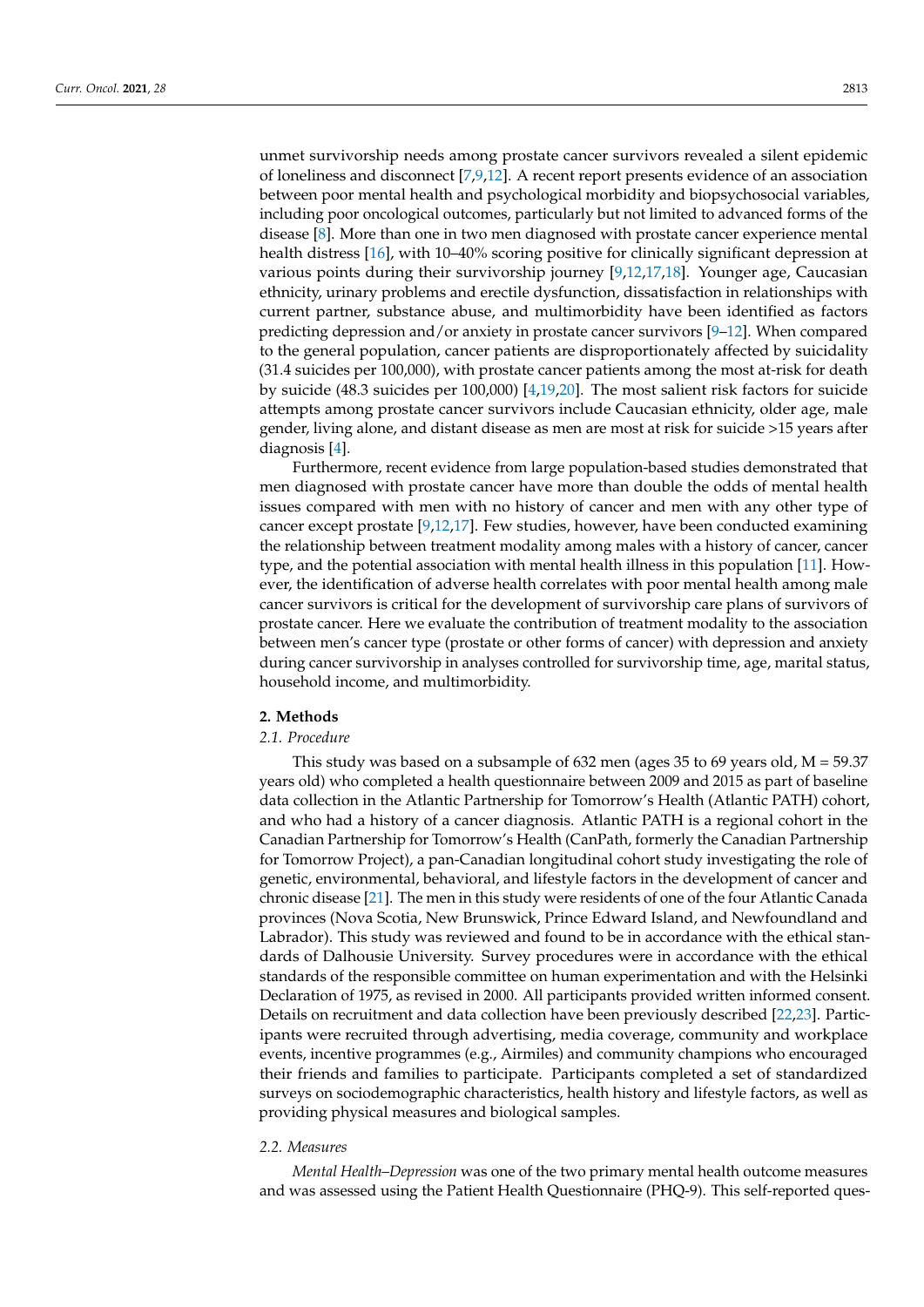tionnaire assessed depressive behaviors over the past two weeks through nine questions based on DSM-V criteria that screen for the presence or absence of clinical depression [\[24–](#page-9-17)[26\]](#page-10-0). Responses range from "not at all," "several days," "more than half the days," and "nearly every day," coded 0 to 3, respectively. Scores below 5 indicate good mental health, while scores of 5–9, 10–14, 15–19, and 20–27 indicate mild, moderate, moderately severe, or severe depression, respectively. To ensure adequate cases, scores on PHQ-9 were binary coded to depict the absence (below 5, coded 0) or presence (above 5, coded 1) of clinical depression. The reliability coefficient Cronbach's alpha for the PHQ-9 is 0.79 among men [\[27\]](#page-10-1). The Cronbach's alpha obtained in our study for the PHQ-9 was 0.72.

*Anxiety* was the second mental health outcome measure and was assessed using the generalized anxiety disorder scale (GAD-7) [\[28\]](#page-10-2). Participants were asked to report anxiety symptoms experienced over the past two weeks using seven questions evaluated using four responses of zero ("not at all"), one ("several days"), two ("more than half the days"), or three ("nearly every day"). Scores on GAD-7 range between 0 and 21, with scores under 5 indicating good mental health (coded 0) and 5–9 indicating mild, 10–14 indicating moderate, and 15–21 indicating severe clinical anxiety (coded 1). The binary coding was chosen to ensure adequate cases. The dichotomization of the presence or absence of mental health symptoms of mild or greater severity is common in the literature [\[29\]](#page-10-3). The internal consistency of the GAD-7 is very good (Cronbach's  $\alpha$  = 0.91) and the associations of GAD-7 sum scores with self-report measures of depression and social anxiety supported construct validity [\[30\]](#page-10-4). The Cronbach's alpha obtained in our study for the GAD-7 was 0.84.

## *2.3. Predictors*

*History of cancer diagnosis.* Participants were asked to identify if they have ever been diagnosed with cancer, their age at diagnosis and type of cancer. Type of cancer included bladder (*n* = 23), brain (*n* = 4), breast (*n* = 5), colon (*n* = 56), esophagus (*n* = 8), kidney (*n* = 21), larynx (*n* = 4), leukemia (9), liver (3), lung and bronchus (*n* = 10), non-Hodgkin's lymphoma (*n* = 35), prostate (*n* = 140), rectum (*n* = 8), skin (*n* = 228), stomach (*n* = 4), thyroid ( $n = 16$ ), and other ( $n = 58$ ). The presence of a lifetime history of PCa diagnosis was coded 1, the presence of a lifetime history of other type of cancer was coded 0.

*Treatment modality* was the main predictor. To ensure adequate cancer cases, two types of treatment modalities were contrasted: surgery exclusively (*n* = 343, coded 1) versus other types of treatment (radiation,  $n = 70$ , chemotherapy,  $n = 111$ , and other or combined types of treatment,  $n = 108$ , coded 0).

### *2.4. Covariates*

Five covariates were included in the model and included age, relationship status, household income, survivorship time, and comorbidities. For relationship status, participants married or living with partner were coded as 1, and those divorced, widowed, separated, single, or never married were coded as 0. Household income was coded as 1 for under \$50,000 CAD, 2 for \$50,000–99,999 CAD, and 3 for \$100,000 CAD or more. To ensure that our findings were not influenced by any changes in sample attributes across months of survivorship, we included survivorship time (months elapsed between the first cancer diagnosis and survey completion) as a covariate. Lastly, absence of additional comorbidities was coded 0, and the presence of one or two or more comorbidities was coded 1 and 2, respectively.

#### *2.5. Statistical Analysis*

A power analysis using G\*Power 3.1. software was performed to evaluate the adequacy of the sample size for the analyses undertaken. All analyses were performed with SPSS V26. Cross-tabulation analyses were used to first assess the association between screening positive for depression and anxiety and the stated predictors and covariates. A missing variables analysis revealed that 54% of the anxiety and 52.7% of depression variable data were missing. Little's MCAR test was statistically significant (*p* < 0.001),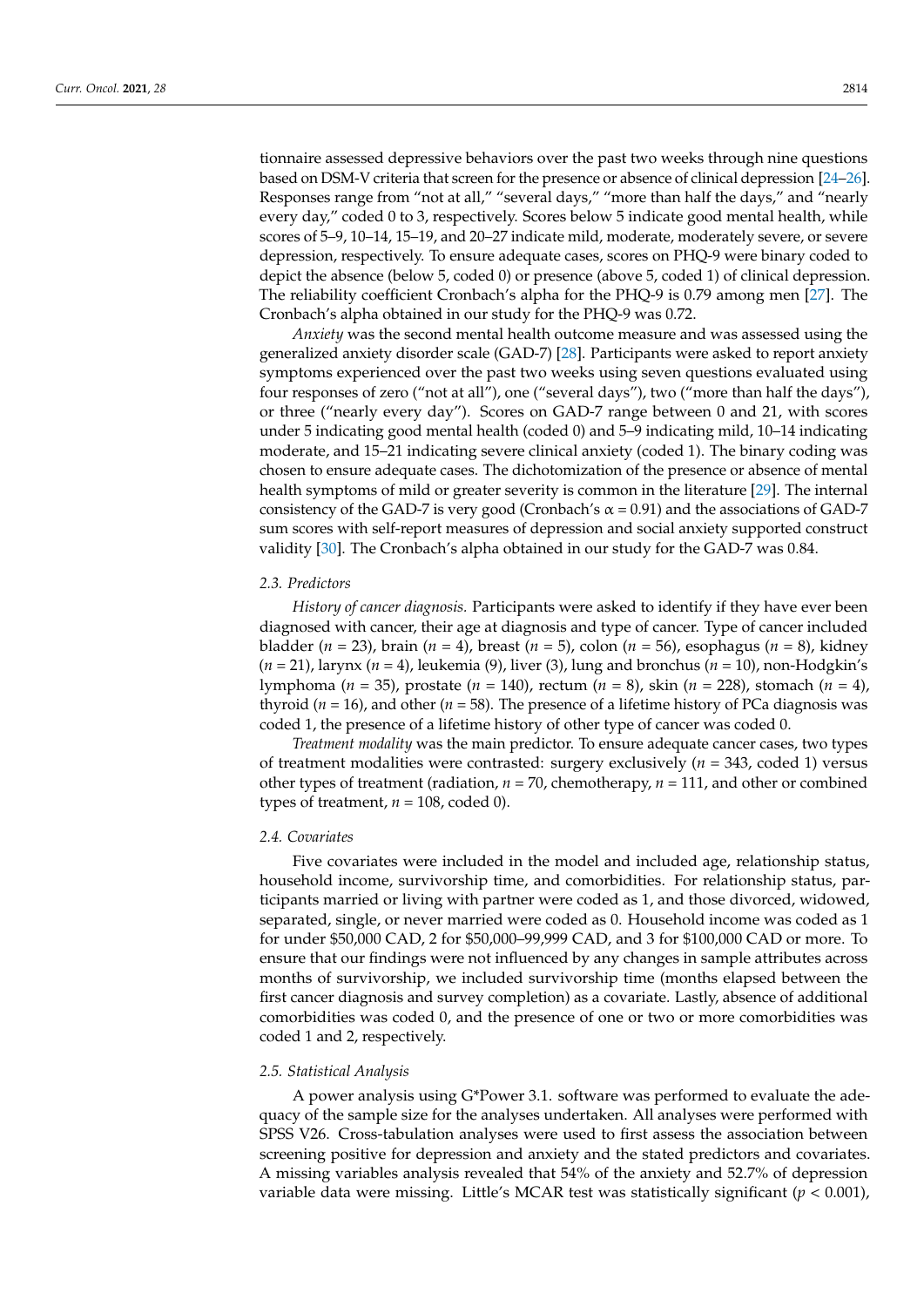indicating that data were not missing at random. Although a visual examination of the missing data did not reveal any systematic patterns, multiple imputation (MI) was used to supplement the analyses and add confidence to the results obtained. MI was performed using SPSS V.26, using an iterative Markov chain Monte Carlo (MCMC) algorithm known as fully conditional specification (FCS) or chained equations imputation. The number of imputations, 73, was randomly generated to represent a value within the range of 33 to 100, as recommended by the literature [\[31,](#page-10-5)[32\]](#page-10-6). Two multivariate logistic regression analyses assessed the association between the stated predictors and covariates and the presence or absence of a positive screening test for clinical depression or anxiety. Prior to conducting the analyses, the assumptions of logistic regression were tenable. Reported analyses include the pooled MI results to assess comparison tenability. After listwise, the analytical sample was 268.

#### *2.6. Sensitivity Analyses*

To determine if the results obtained were contingent on how the missing data were handled, sensitivity analyses were conducted. Results were pooled in a summary measure following MI analyses with analytic sample of 268 for each of our two outcomes (depression and anxiety) and were compared with the listwise exclusion original dataset which had analytic samples of 299 and 291 responses for each of our two outcomes (depression and anxiety), respectively.

#### **3. Results**

In this population-based sample, 22.1% of men reported having a history of PCa diagnosis and 77.9% reported having a history of other forms of cancer. An estimated 17.7% (*n* = 53) and 9.3% (*n* = 27) of men in the total sample screened positive for the presence of depression or anxiety, respectively.

Table [1](#page-4-0) presents descriptive and separate logistic regression analyses for each of the two outcomes as they relate to each predictor and covariate. Most men in the sample were surveyed a year post their diagnosis, received surgery exclusively for their cancer diagnosis, were married, reported a household income of \$50,000 CAD and above, and had multiple comorbidities at the time they took the survey.

Table [2](#page-5-0) presents treatment stratified multiple logistic regression analyses predicting the presence or absence of depression or anxiety. The fitted model for surgery was statistically significant ( $X^2(8) = 32.91$ ,  $p < 0.001$ ) and stable (Hosmer and Lameshow  $X^2(8) = 4.24$ ,  $p > 0.05$ ), predicting 41% of depression (Nagelkerke  $R^2 = 0.41$ ). Results of this analysis revealed that men with a history of prostate cancer who were treated with surgery for their cancer diagnosis had 7.55 ( $OR_{\text{MI}} = 5.09$ ) statistically significant higher odds for screening positive for current depression status, compared to those with other types of cancer who were treated with surgery for their cancer diagnosis. Men who identified as being divorced, widowed, separated, or single/never married had statistically higher odds,  $OR = 16.48$  $(OR_{MI} = 6.18)$  for screening positive for depression compared with men who were married or currently in a relationship. Household income was a marginally significant contributor to depression in the fitted model, while comorbidity and survivorship time since diagnosis did not statistically significantly contribute to differentiating between the presence or absence of depression in the surgery treatment analysis. The fitted model for surgery was not statistically significant for predicting anxiety ( $X^2(8)$  = 14.08*, p* > 0.05), although stable (Hosmer and Lameshow  $X^2(8) = 9.58$ ,  $p > 0.05$ ). Men with a history of PCa cancer who were treated with surgery for their cancer diagnosis had comparable anxiety levels with those with a history of other forms of cancer treated with the same treatment modality. Except for household income, with an OR =  $12.06$  (OR<sub>MI</sub> =  $10.04$ , ns), none of the covariates statistically significantly contributed to the presence or absence of anxiety in this subsample.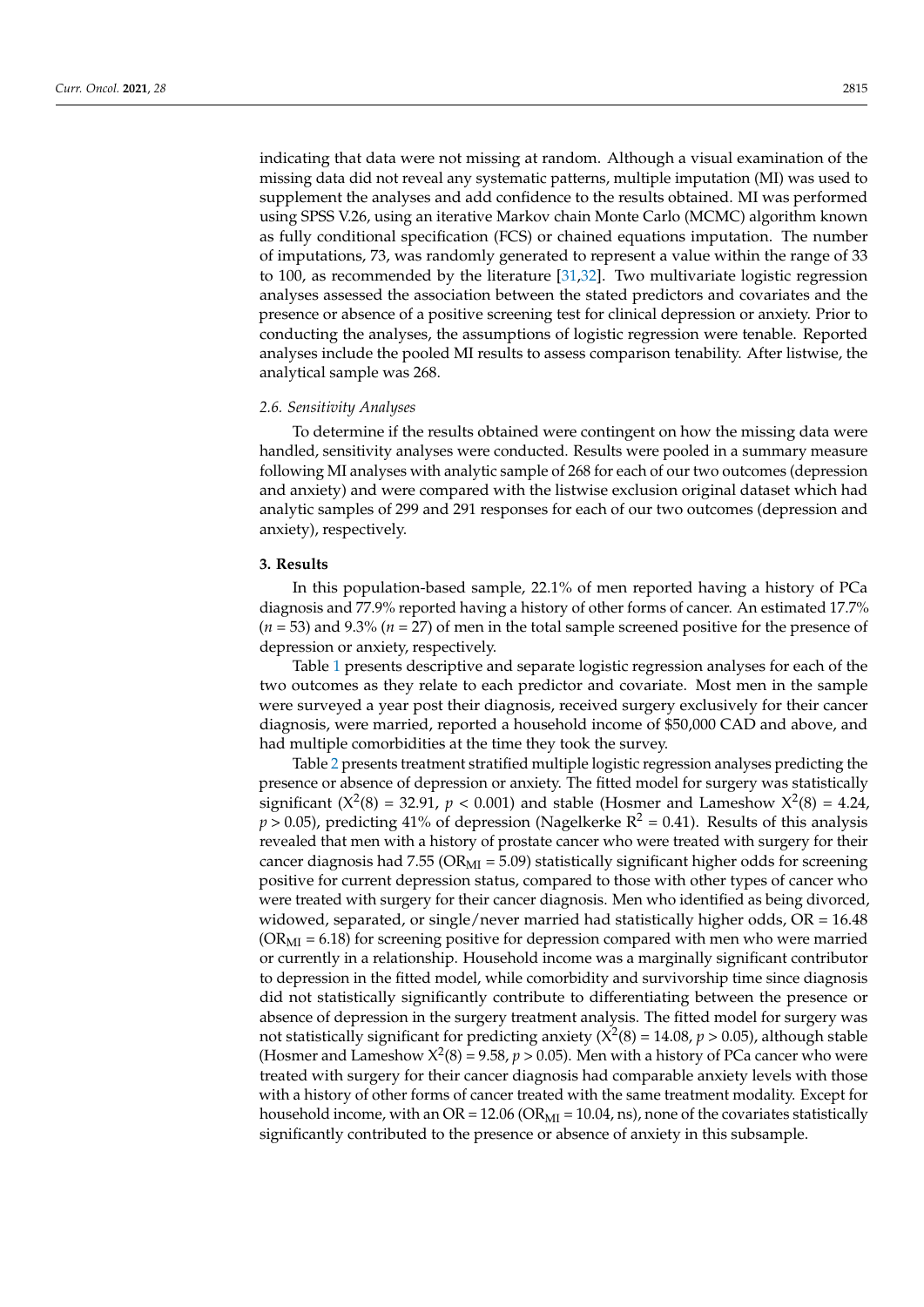<span id="page-4-0"></span>**Table 1.** Descriptive, logistic and correlational analyses predicting screening positive for depression or anxiety by type of history of cancer diagnosis, treatment modality, age, household income, current marital status, comorbidity and survivorship time among adult men residing in Atlantic Canada, aged 36+, between 2009 and 2015 (*n* = 281 screening positive for depression; *n* = 280 screening positive for anxiety).

| Title                                                              | No Depression<br>$(n = 227, 84.7\%)$<br>$n, \%$              | Mild, Moderate or<br><b>Severe Depression</b><br>$(n = 41, 15.3\%)$<br>$n, \%$ | No Anxiety<br>$(n = 227, 84.7\%)$<br>$n, \%$ | Mild, Moderate or<br><b>Severe Anxiety</b><br>$(n = 41, 15.3\%)$<br>$n, \%$ |
|--------------------------------------------------------------------|--------------------------------------------------------------|--------------------------------------------------------------------------------|----------------------------------------------|-----------------------------------------------------------------------------|
| <b>History of Cancer Diagnosis</b>                                 | $n = 281, X^2(1) = 5.17$ *                                   |                                                                                | $n = 219, X^2(1) = 1.36$                     |                                                                             |
| Prostate                                                           | 46, 74.2                                                     | 16, 25.8                                                                       | 53,86.9                                      | 8, 13.1                                                                     |
| Other                                                              | 189, 86.3                                                    | 30, 13.7                                                                       | 201, 91.8                                    | 18, 8.2                                                                     |
| <b>Treatment Modality</b>                                          |                                                              | $n = 264$ , $X^2(1) = 3.55$<br>$n = 263, X^2(1) = 0.73$                        |                                              |                                                                             |
| Surgery                                                            | 122, 87.7                                                    | 17, 12.2                                                                       | 126, 92.0                                    | 11, 8.0                                                                     |
| Other treatments (no surgery)                                      | 99,79.2                                                      | 26, 20.8                                                                       | 112,88.9                                     | 14, 11.1                                                                    |
| Age                                                                |                                                              | $n = 281, X^2(1) = 2.22$<br>$n = 280, X^2(1) = 5.18$ *                         |                                              |                                                                             |
| 36-59 yrs old                                                      | 85,79.4                                                      | 22, 20.6                                                                       | 89, 85.6                                     | 15, 14.4                                                                    |
| $60 - 69$ yrs old                                                  | 150, 86.2                                                    | 24, 13.8                                                                       | 165, 93.8                                    | 11, 6.2                                                                     |
| <b>Household Income</b>                                            | $n = 264, X^2(2) = 11.61$ **<br>$n = 263, X^2(2) = 14.06$ ** |                                                                                |                                              |                                                                             |
| $<$ \$50,000                                                       | 45, 69.2                                                     | 20, 30.8                                                                       | 50,79.4                                      | 13, 20.6                                                                    |
| \$50,000-99,999                                                    | 98,88.3                                                      | 13, 11.7                                                                       | 104, 92.9                                    | 8,7.1                                                                       |
| $$100,000+$                                                        | 76,86.4                                                      | 12, 13.6                                                                       | 85, 96.6                                     | 3, 3.4                                                                      |
| Current marital status                                             | $n = 281, X^2(1) = 17.84$ ***<br>$n = 280, X^2(1) = 2.17$    |                                                                                |                                              |                                                                             |
| Divorced, or single                                                | 17,56.7                                                      | 13, 43.3                                                                       | 25, 83.3                                     | 5, 16.7                                                                     |
| Married or with partner                                            | 218, 86.9                                                    | 33, 13.1                                                                       | 229, 91.6                                    | 21, 8.4                                                                     |
| Comorbidity                                                        |                                                              | $n = 280, X^2(2) = 11.29$ **                                                   |                                              | $n = 279, X^2(2) = 10.38$ **                                                |
| None                                                               | 111,89.5                                                     | 13, 10.5                                                                       | 118, 95.2                                    | 6, 4.8                                                                      |
| One                                                                | 81, 84.4                                                     | 15, 15.6                                                                       | 91, 91.0                                     | 9,9.3                                                                       |
| Two or more                                                        | 42,70.0                                                      | 18,30.0                                                                        | 44,80.0                                      | 11, 20.0                                                                    |
| Survivorship time                                                  | $n = 281$ , $r = 0.21$                                       |                                                                                | $n = 280$ , $r = -0.008$                     |                                                                             |
| Number of months since diagnosis;<br>0 to 69 months $[n, M, (SD)]$ | 235, 11.55 (14.25)                                           | 46, 12.39 (16.95)                                                              | 254, 11.81 (14.57)                           | 26, 11.38 (17.78)                                                           |

Notes: \*\*\* *p* < 0.001; \*\* *p* < 0.01; \* *p* < 0.05, two-tailed test.

**Table 2.** Stratified binary logistic regression analysis by treatment modality predicting screening positive for depression or anxiety by history of cancer and covariates among adult men residing in Atlantic Canada, aged 36+, between 2009 and 2015,  $(n = 286)$ .

|                                    | Surgery                                                                              |                                                                                   |  |
|------------------------------------|--------------------------------------------------------------------------------------|-----------------------------------------------------------------------------------|--|
|                                    | <b>Presence of Depression</b><br>$n = 171$ , OR (95% CI)/[OR <sub>MI</sub> (95% CI)] | <b>Presence of Anxiety</b><br>$n = 170$ , OR (95% CI)/[OR <sub>MI</sub> (95% CI)] |  |
|                                    | $X^2(8) = 32.91$ ***                                                                 | $X^2(8) = 14.08$                                                                  |  |
| <b>History of Cancer Diagnosis</b> | $X^2(1) = 6.21$ *                                                                    | $X^2(1) = 0.02$                                                                   |  |
| Prostate                           | 7.55 (1.54,37.04) */[5.09 (1.30,19.88)] *                                            | 0.85(0.08, 9.05)/[0.99(0.10, 10.37)]                                              |  |
| Other cancer types                 | 1.0 Reference                                                                        | 1.0 Reference                                                                     |  |
| Age                                | $X^2(1) = 0.13$                                                                      | $X^2(1) = 1.17$                                                                   |  |
| 36-59 years old                    | 1.30(0.30,5.59)/[1.97(0.50,7.68)]                                                    | 2.45 (0.48,12.39)/[2.68 (0.53,13.58)]                                             |  |
| 60-69 years old                    | 1.0 Reference                                                                        | 1.0 Reference                                                                     |  |
| <b>Household Income</b>            | $X^2(2) = 6.27$ *                                                                    | $X^2(2) = 5.57$                                                                   |  |
| <50K annually                      | 5.57 (0.99,31.52)/[2.75 (0.61,12.39)]                                                | 12.06 (1.12,129.79) */[10.04 (0.87,116.07)]                                       |  |
| 50K to \$99,999                    | $0.86$ (0.16,4.68)/[0.83 (0.22,3.14)]                                                | 2.73 (0.26,28.90)/[2.66 (0.24,29.24)]                                             |  |
| $100K+$                            | 1.0 Reference                                                                        | 1.0 Reference                                                                     |  |
| <b>Current marital status</b>      | $X^2(1) = 8.56$ **                                                                   | $X^2(1) = 0.16$                                                                   |  |
| Divorced, or single                | 16.48 (2.25,107.74) ** / [6.18 (1.25,30.48)] *                                       | $1.54$ (.19,12.26)/[1.33 (0.17,10.75)]                                            |  |
| Married or with partner            | 1.0 Reference                                                                        | 1.0 Reference)                                                                    |  |
| Comorbidity                        | $X^2(2) = 2.64$                                                                      | $X^2(2) = 2.00$                                                                   |  |
| One                                | 2.67 (0.53,13.43)/[1.65 (0.29,9.38)]                                                 | $0.88$ $(0.23,6.20)$ / [0.72(0.11,4.75)]                                          |  |
| Two or more                        | 3.94 (0.73,21.38)/[4.08(0.98,17.01)]                                                 | 2.83 (0.52, 15.46) / [3.33 (0.67, 16.48)]                                         |  |
| None                               | 1.0 Reference                                                                        | 1.00 Reference                                                                    |  |
| Survivorship time                  | $X^2(1) = 1.28$                                                                      | $X^2(1) = 0.62$                                                                   |  |
| Number of months since diagnosis   | 1.03(0.98,1.07)/[1.02(0.99,1.05)]                                                    | 1.02(0.98, 1.06)/[1.01(0.97, 1.05)]                                               |  |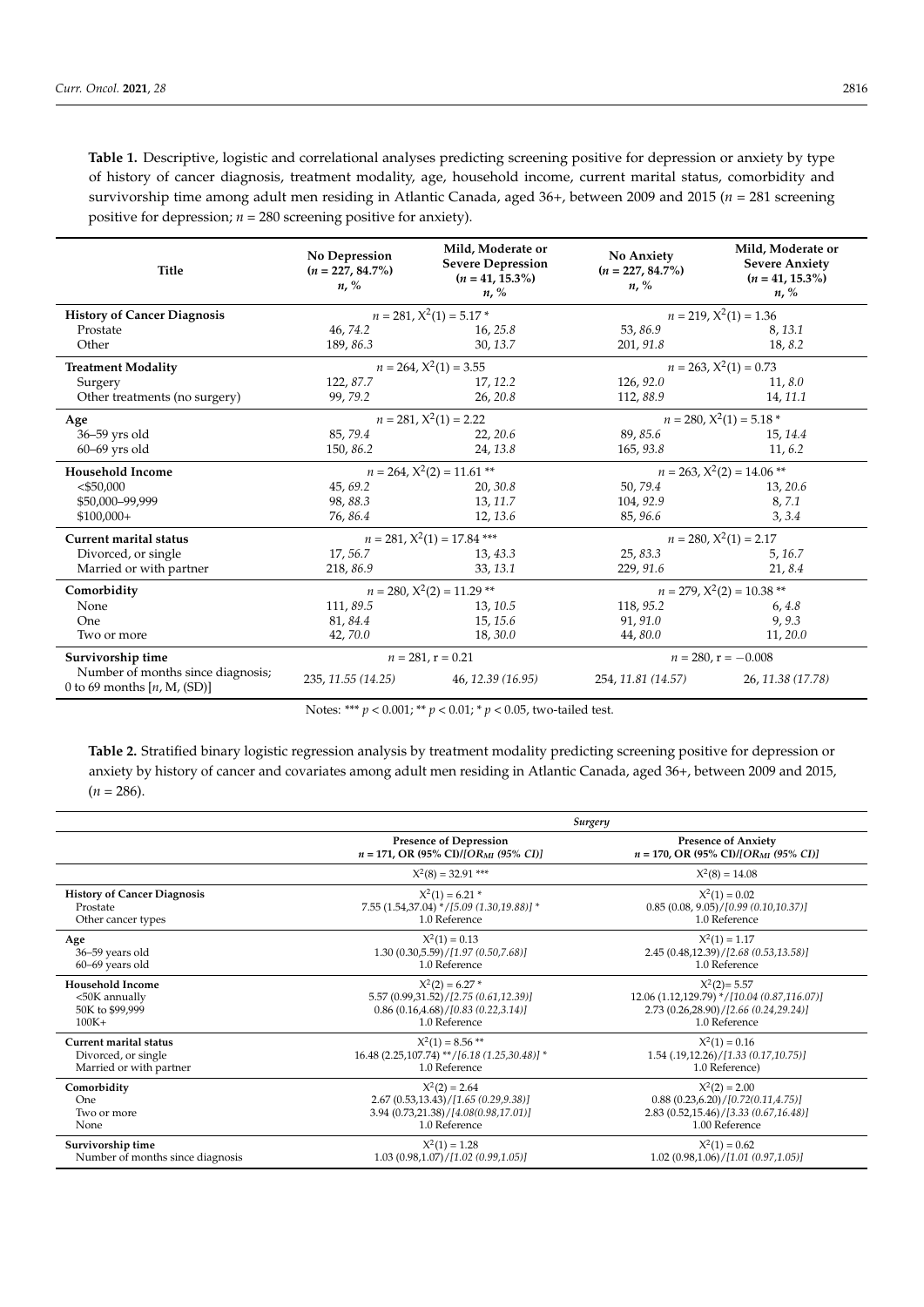**Survivorship time** 

<span id="page-5-0"></span>

|                                    | Other Forms of Active Cancer Treatment Modalities         |                                                        |  |
|------------------------------------|-----------------------------------------------------------|--------------------------------------------------------|--|
|                                    | <b>Presence of Depression</b><br>$n = 115$<br>OR (95% CI) | <b>Presence of Anxiety</b><br>$n = 116$<br>OR (95% CI) |  |
|                                    | $X^2(8) = 13.90$                                          | $X^2(8) = 26.52$ **                                    |  |
| <b>History of Cancer Diagnosis</b> | $X^2(1) = 1.09$                                           | $X^2(1) = 3.60$                                        |  |
| Prostate                           | $1.83(0.59,5.66)/[2.30(1.01,5.27)]$ *                     | $5.18(0.95,28.29)/[6.24(1.25,31.11)]$ *                |  |
| Other cancer types                 | 1.0 Reference                                             | 1.0 Reference                                          |  |
| Age                                | $X^2(1) = 2.17$                                           | $X^2(1) = 9.41$ **                                     |  |
| 36-59 years old                    | 2.11 (0.78,5.70)/[1.91 (0.58,6.26)]                       | 16.31(2.74,97.08) **/[13.42(2.56,70.28)] **            |  |
| 60-69 years old                    | 1.0 Reference                                             | 1.0 Reference                                          |  |
| Household Income                   | $X^2(2) = 1.95$                                           | $X^2(2) = 4.19$                                        |  |
| <50K annually                      | $0.88$ $(0.25,3.10)/[1.22$ $(0.38,3.91)]$                 | 8.31 (1.02,67.68) */[7.83(0.98,62.68)]                 |  |
| 50K to \$99,999                    | 0.45(0.13, 1.55) / [0.59(0.18, 1.95)]                     | 2.79 (0.33,23.42)/[2.99 (0.35,25.32)]                  |  |
| $100K+$                            | 1.0 Reference                                             | 1.0 Reference                                          |  |
| Current marital status             | $X^2(1) = 3.02$                                           | $X^2(1) = 0.12$                                        |  |
| Divorced, or single                | $2.13(0.86,11.43)/[3.71(1.04,13.28)]$ *                   | 1.37(0.23, 8.17)/[0.89(0.17, 4.78)]                    |  |
| Married or with partner            | 1.0 Reference                                             | 1.0 Reference)                                         |  |
| Comorbidity                        | $X^2(2) = 5.37$                                           | $X^2(2) = 7.98*$                                       |  |
| One                                | 1.46 (0.45,4.75)/[1.59 (0.54,4.64)]                       | 8.69 (1.31,57.89) */[5.82 (0.99,34.04)]                |  |
| Two or more                        | 4.14 $(1.23,14.00)$ **/[4.28 $(1.60,11.44)$ ] **          | 30.63(2.68,350.44) **/[30.40(3.17,291.22)] **          |  |

**Table 2.** *Cont.*

Notes: \*\*\* *p* < 0.001; \*\* *p* < 0.01; \* *p* < 0.05, two-tailed test.

None 1.00 Reference 1.00 Reference 1.00 Reference 2.00 Reference 2.00 Reference 2.00 Reference

The multiple logistic regression fitted model for the other forms of cancer treatment modalities was not statistically significant ( $p > 0.05$ ) for depression, but indicated a fit  $(X^2(8) = 26.52, p < 0.01$ , Nagelkerke's  $R^2 = 0.41$ ) and a stable model for anxiety (Hosmer and Lemeshow Test  $X^2(8) = 0.85$ ), with younger ages (36 to 59) (OR = 16.31, OR<sub>MI</sub> = 13.42) and one (OR = 8.69, OR<sub>MI</sub> = 5.82) or more (OR = 30.63, OR<sub>MI</sub> = 57.89) comorbidities in addition to the diagnosis of cancer contributing to the presence of anxiety among men with a history of cancer diagnosis.

 $\chi^2(1) = 1.28$   $\chi^2$ 

 $X^2(1) = 0.22$ <br>(0.99 (0.93,1.05)/[0.99(0.94,1.05)]

#### **4. Discussion**

Number of months since diagnosis 1.03 (0.98,1.07)/<sup>[1.02</sup> (0.97,1.07)]

Cancer survivors experience the physical, psychosocial and emotional effects of the disease and its treatment, which vary between individuals, cancer type, stage of diagnosis, treatment, and survivorship time. Physical side effects, as well as cognitive limitations, coping issues, fatigue, depression, and anxiety impact cancer survivors' overall quality of life, relationship satisfaction, ability to return to work, and long-term survival [\[12,](#page-9-2)[33\]](#page-10-7). Many cancer survivors experience clinically significant levels of anxiety and depressive symptoms and reduced overall mental wellbeing throughout the cancer journey, including after treatment [\[33\]](#page-10-7). A national study conducted by the Canadian Partnership Against Cancer found that "most cancer survivors experience mental health challenges upon completion of treatment, and many do not receive treatment and care as they transition back to their daily lives [\[34,](#page-10-8)[35\]](#page-10-9)."

A systematic review found that prostate cancer survivors reported the following individual needs in order of frequency: health system/information needs; interpersonal/intimacy needs; psychological/emotional needs; physical needs; family-related needs; patientclinician needs; daily living needs; practical needs; spiritual needs; and social needs [\[36](#page-10-10)[–38\]](#page-10-11). It identified a wide range of unmet supportive care needs, particularly in the areas of intimacy, informational, physical and psychological needs [\[38\]](#page-10-11). While there are Canadian guidelines for prostate cancer screening practices from organizations such as the Canadian Task Force on Preventive Health Care and the Canadian Urological Association [\[37,](#page-10-12)[39\]](#page-10-13), a comprehensive approach to short- and long-term survivorship care is often lacking. It is important that patients are fully informed about the potential side effects of treatment, including surgery, and that mental health support is provided in the short- and long-term. New studies have emerged in the past few years stressing the importance of providing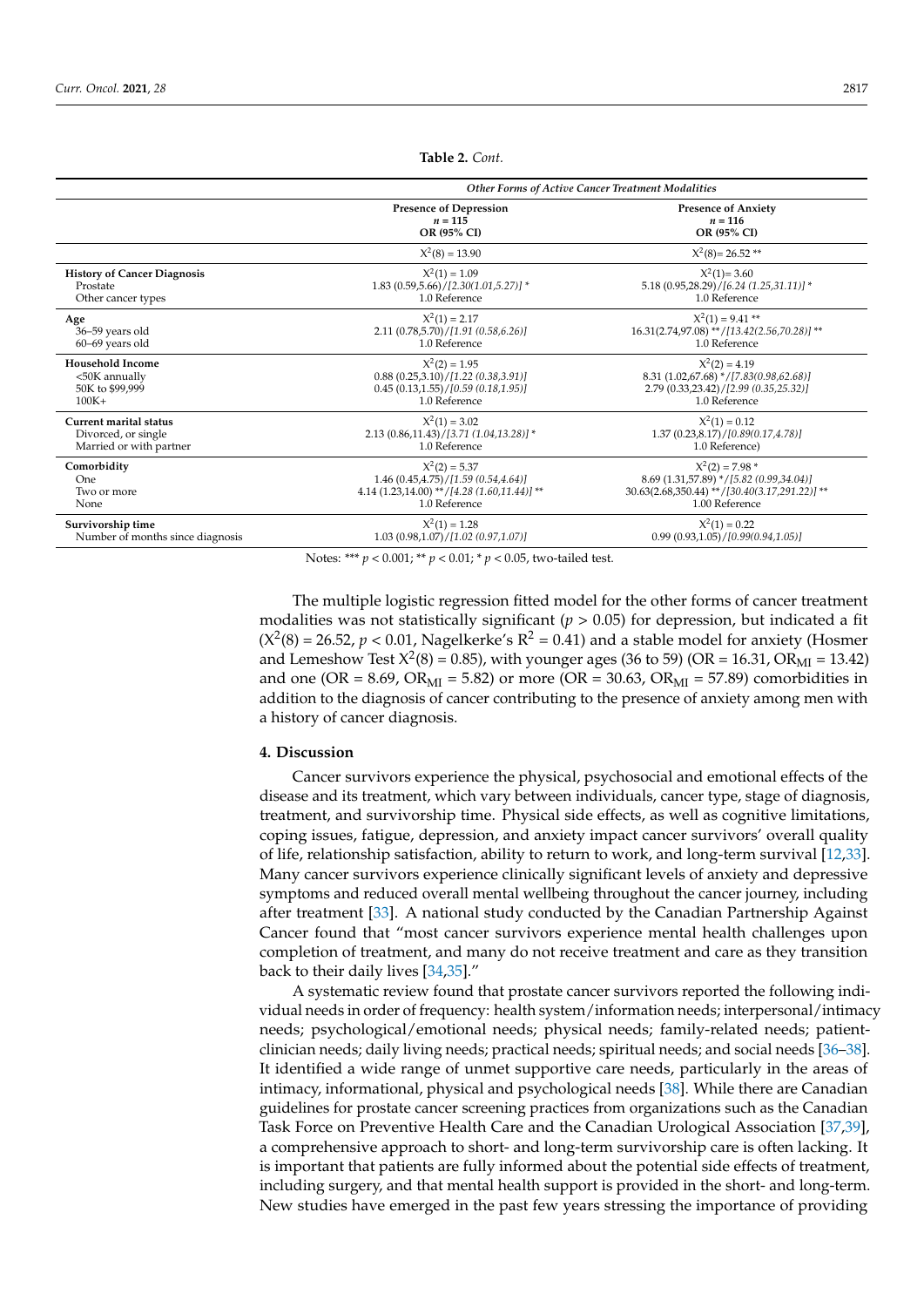multidisciplinary education and survivorship care to survivors of prostate cancer, given the higher rates of depression and anxiety compared to men with any other form of cancer in the short and long term [\[7–](#page-9-1)[12\]](#page-9-2).

This study population is demographically consistent with other population studies that have investigated the relationship between the presence of a history of a cancer diagnosis and mental health [\[7](#page-9-1)[–12\]](#page-9-2). It contributes to the body of literature in its findings that prostate cancer survivors cannot be broadly categorized with the mental health needs of other cancer survivors and, furthermore, there are differences among prostate cancer survivors themselves. Recent population-based studies have determined that men with a history of prostate cancer in Canada and Atlantic Canada had 1.24 and 2.05 higher odds of depressive symptoms, respectively, compared to men without a lifetime history of prostate cancer [\[9](#page-9-5)[,12\]](#page-9-2). Prostate cancer survivors were identified as having 10.23 times higher odds of anxiety symptoms than other cancer survivors [\[9](#page-9-5)[,12\]](#page-9-2). While these findings are not consistent with smaller (21 patients) scale studies on the mental health of prostate cancer survivors and type of treatment [\[40\]](#page-10-14), in this case, prostate cancer survivors who were treated with surgery had 7.55 statistically significantly higher odds of screening positive for current depression symptoms when compared to survivors of other types of cancer who were treated with surgery.

Unlike other forms of cancer (our sample included skin, colon, kidney, breast and thyroid, where surgery would have caused fewer long-term physical, functional and psychosocial side effects), prostate cancer surgery can result in urinary problems, erectile dysfunction, and changes in sexual behavior and intimacy—issues that may be identified by patients as major concerns, in the short and long term [\[10](#page-9-18)[,11](#page-9-13)[,14](#page-9-19)[,15](#page-9-4)[,41\]](#page-10-15). Given that most men affected by prostate cancer are between 50 and 65 years of age (younger), have earlier disease (due to increases in early detection), and are fitter (e.g., able to undergo major surgery), these side effects can take a heavy toll on the psychological and social well-being of these men, especially younger men [\[10](#page-9-18)[,11\]](#page-9-13). Another important consideration is that surgery is usually given to cancer patients who have early, highly curable cancer [\[3\]](#page-8-2). As such, the threat of cancer recurrence is less of a worry for the surgery-only survivors (prostate and others) compared to the comparison group (other active forms of treatment). This was reflected in the lack of anxiety illness among surgery patients. Furthermore, the high number of skin cancers (*n* = 228) in the "other cancers" group also points to a large cohort of well patients (no detectable presence of disease) at the point of taking the survey. Therefore, it is likely that the significant increased odds (seven times higher) among prostate cancer survivors to screen positive for clinical depression (but not anxiety), compared to other types of cancer comparison group, could be due to the psychosocial side effects (urinary incontinence, sexual dysfunction, social isolation, loneliness, disconnect) of surgery following prostate cancer, which are picked up later after the treatment has been completed [\[3,](#page-8-2)[10,](#page-9-18)[11\]](#page-9-13). Other factors that contributed significantly to the depression predictive model, in the surgery group, were being single, divorced or widowed, and low household income in the past 12 months. Taken together, when these biopsychosocial factors emerge, it is not surprising that clinical depression is noted among the prostate cancer survivors group. These findings combined with other emerging results in the literature point to the need for clinicians to be vigilant to screen for depression in prostate cancer patients who show poor social determinants of health, especially when surgery is chosen as the choice of treatment for their disease [\[8](#page-9-6)[,17\]](#page-9-8).

Retrospective survey data for cancer patients, three to six months post-care, suggest that patients may not always receive sufficient information on the physical side effects of their surgery, which include the emotional and sexual changes, or the effects these side effects may have on their relationships and quality of life [\[36\]](#page-10-10). The most negative rating in the survey was the emotional support received. While levels of anxiety are often highest at the time of prostate cancer diagnosis [\[36\]](#page-10-10), results we report here and those reported by recent research demonstrate that depression among prostate cancer survivors occurs throughout the cancer journey [\[7–](#page-9-1)[12\]](#page-9-2).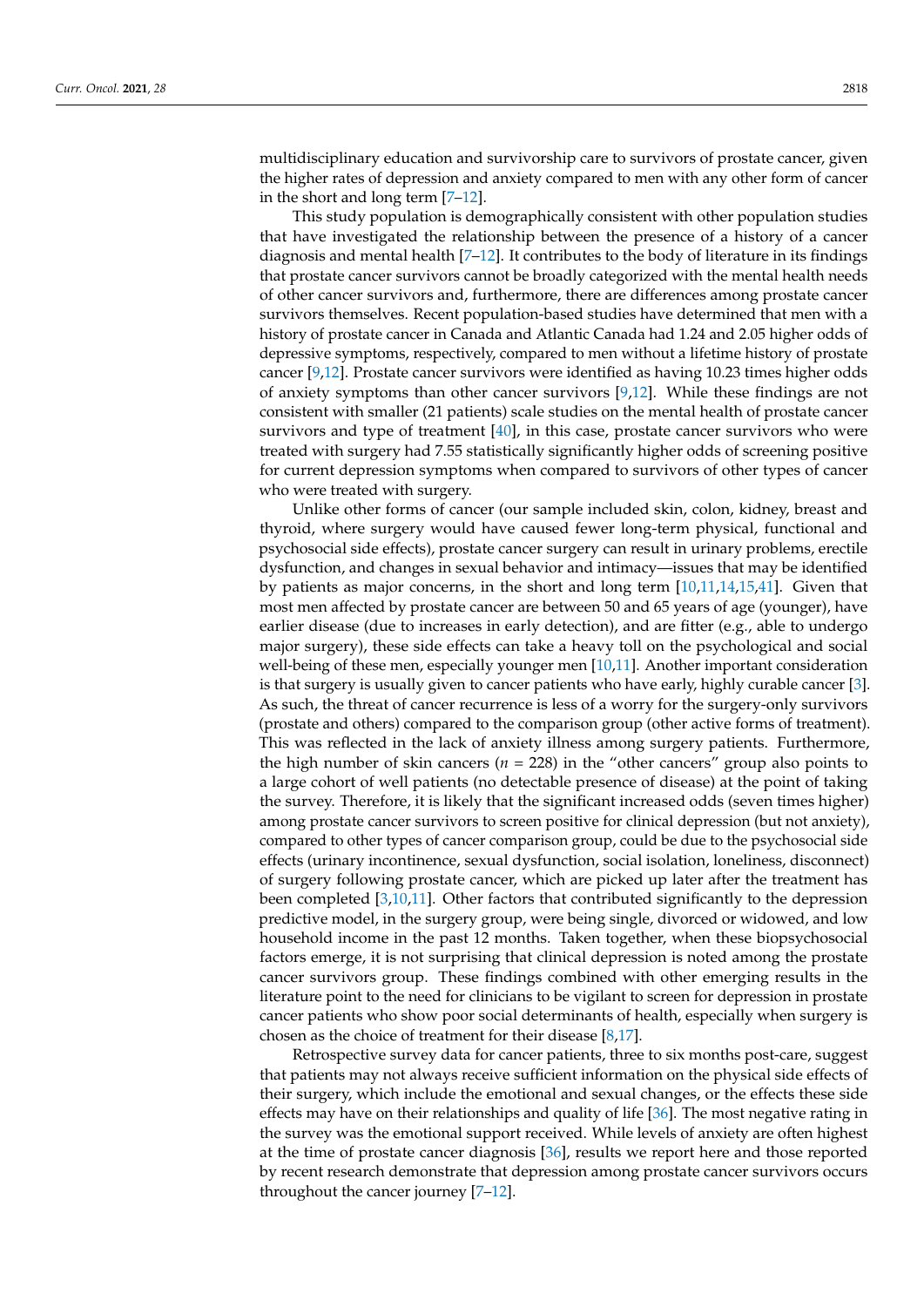Researchers have previously discussed the impact of prostate cancer surgery side effects on patients' social and psychological impact. Hanly et al. (2014) identified three interconnected themes related to prostate cancer survivors' mental health and psychosexual adjustment, including (i) psychosocial impact, (ii) communication and support, and (iii) integration process on prostate cancer patients' psychosocial adjustment [\[42\]](#page-10-16). Prostate cancer patients are reported to experience distressing sexual and urinary difficulties, as well as altered self-perception and intimate relationships [\[10,](#page-9-18)[11,](#page-9-13)[42\]](#page-10-16). Improved communication with doctors and partners as well as the provision of comprehensive information and support are identified as key factors in facilitating coping and improved quality of life post treatment [\[42\]](#page-10-16). These findings are also consistent with others that highlight the need for integrated emotional and mental health support from the care team throughout the cancer journey, particularly after treatment [\[36,](#page-10-10)[43\]](#page-10-17). There are limited guidelines that address the provision of follow-up care for prostate cancer patients after treatment [\[41\]](#page-10-15). Patients would benefit from survivorship care plans that adequately encompass and address their unique needs. A multidisciplinary approach including all members of a health care team is recommended to support long-term physical and mental wellbeing through health promotion, surveillance for recurrence, screening for secondary cancers, long-term and late effects assessment and management, psychosocial issues, and care coordination [\[24](#page-9-17)[,41](#page-10-15)[,42\]](#page-10-16).

Cancer surveillance programs such as the Atlantic PATH are critical aspects of survivorship and can be spearheaded by cancer care providers or research groups. The American society of Clinical Oncology has provided recommendations for prostate cancer education and survivorship care providers in 2014 to help guide survivorship care across various provider settings [\[44\]](#page-10-18). Within these guidelines it is recommended that depression and anxiety be screened for, as part of ongoing psychosocial assessments during oncological check in assessments at 6 months, 12 months or annually, depending on the checking points. Screening tools such as PHQ-9, the Expanded Prostate Cancer Index Composite for Clinical Practice (EPIC-CP) and a suicidal ideation questionnaire may be used throughout the cancer journey, including after treatment, to identify patients who may be at high risk [\[4\]](#page-9-10). Patients should also be informed about a range of support resources including counselling, educational seminars and support groups [\[6](#page-9-0)[,14](#page-9-19)[,43](#page-10-17)[,45\]](#page-10-19). It has been suggested before that a multidisciplinary approach can lead to improved delivery of care in prostate cancer [\[44\]](#page-10-18). Employment of a survivorship model that includes mental health assessment is good for the patient, it encourages collaboration across several specialties and improves routine health maintenance.

#### *Limitations*

While these analyses had enough power to detect if an effect was present, there were not enough cell counts present to analyze specific types of cancer other than prostate due to a large percentage of missing data in the outcome variables. Future studies should attempt to replicate these results with other types of cancer and larger sample sizes. The cross-sectional, retrospective and self-reported nature of the study is a limitation, and causal inferences cannot be made. Given that the relationship status variable in this study was reduced to two categories to avoid small cell counts (<5), future studies of larger sample sizes should include stratified analyses that may allow for the examination of the role of various relationship statuses as possible at-risk factors. The data reported here may have also been subject to recall bias. Survival bias may be a potential concern. Future studies of a larger sample size using mixed-method design may consider evaluating the contribution of other variables, such as ethnicity, the presence or absence of cancer recurrence, and the interaction with other cancer diagnoses and/or co-morbidities which could play a significant role in the emergence of mental distress and mental health issues in this population. Lastly, there may be a selection bias of men who choose surgery only—they may be more anxious (risk factor for depression), may not tolerate ambiguity, and may suffer more regret for making a hasty decision. This possibility provokes the question of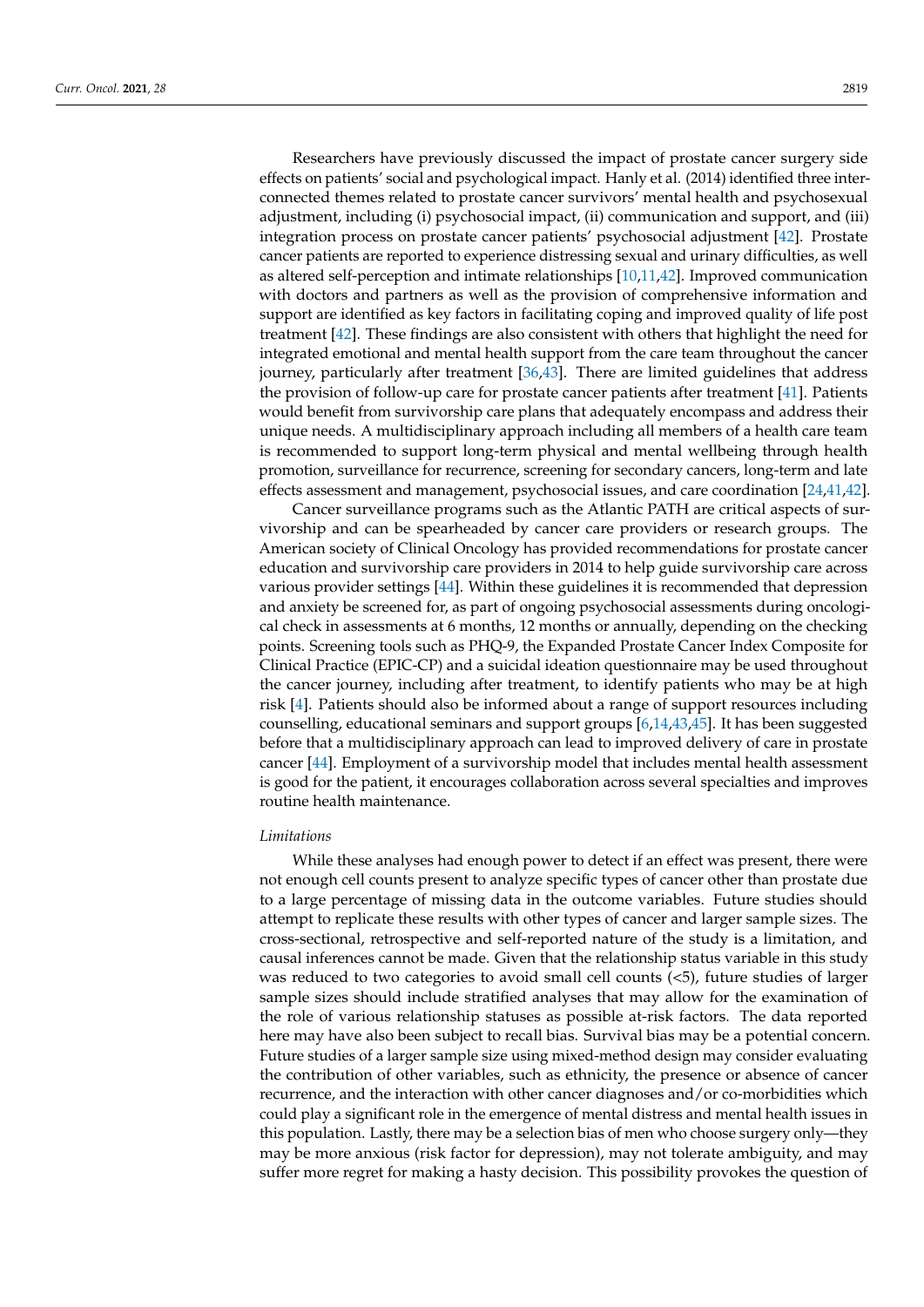what role personality may play in prostate cancer treatment decisions and risks for worse quality of life for the same functional outcomes [\[46\]](#page-10-20).

Despite these limitations, however, the exploratory results reported here have merit and extend the existing literature. The insights gained from these data add a unique perspective to the existing body of literature about the contribution of cancer type, treatment modality, age, and multimorbidity to the presence or absence of depression or anxiety among cancer patients. While cross-sectional analyses are not ideal, given the paucity of prospective data evaluating potential factors that contribute to poor mental health among PCa patients, especially those treated with surgery [\[7\]](#page-9-1), the data we present here sheds a light on the vulnerability of men with a history of prostate cancer. Further, the longitudinal nature of the Atlantic PATH and CanPath cohorts will allow for us to follow these prostate cancer survivors and their mental health and well-being in the long term.

#### **5. Conclusions**

The identification of factors that contribute to the mental distress of this population, especially among surgery patients, is a priority and can help tailor care and patient education and empowerment programs in urology to assist those most in need of support during the cancer survivorship journey [\[43\]](#page-10-17). Regular mental distress screening during survivorship, after radical prostatectomy, may be warranted.

**Author Contributions:** Conceptualization, G.I., R.R. and E.S.; methodology, G.I. and E.S.; software, G.I., and E.S.; validation, G.I. and E.S.; formal analysis, G.I.; resources, G.I. and E.S.; data curation, G.I., and E.S.; writing—original draft preparation, G.I., E.S. and R.R.; writing—review and editing, G.I., R.R., and E.S.; project administration, E.S.; funding acquisition, G.I. and E.S. All authors have read and agreed to the published version of the manuscript.

**Funding:** The data used in this research were made available by the Atlantic Partnership for Tomorrow's Health (Atlantic PATH), which is the Atlantic Canada regional component of the Canadian Partnership for Tomorrow's Health (CanPath, formerly the Canadian Partnership for Tomorrow Project) funded by the Canadian Partnership Against Cancer and Health Canada. The views expressed herein represent the views of the authors and do not necessarily represent the views of Health Canada. Data access was funded by Seed Funding (38783) Beatrice Hunter Cancer Research Institute and the Dalhousie Medical Research Foundation (DMRF) Soillse Research Fund.

**Institutional Review Board Statement:** The study was conducted according to the guidelines of the Declaration of Helsinki, and approved by the Review Ethics Board of Dalhousie University 2018-4462-07/2018.

**Informed Consent Statement:** Informed consent was obtained from all subjects involved in the study.

**Data Availability Statement:** Data and biological samples from Atlantic PATH are available to researchers through a data access process.

**Acknowledgments:** We would like to thank the Atlantic PATH participants who donated their time, personal health history and biological samples to this project. We would also like to thank the Atlantic PATH team members for data collection and management. The team acknowledges the Beatrice Hunter Cancer Research Institute (BHCRI) and the Dalhousie Medical Research Foundation (DMRF) Soillse Research Fund for their support.

**Conflicts of Interest:** The authors declare that they have no conflict of interest.

#### **References**

- <span id="page-8-0"></span>1. Torre, L.A.; Bray, F.; Siegel, R.A.; Ferlay, J.; Lortet-Tieulent, J.; Jemal, A. Global cancer statistics, 2012. *CA Cancer J. Clin.* **2015**, *65*, 87–108. [\[CrossRef\]](http://doi.org/10.3322/caac.21262)
- <span id="page-8-1"></span>2. Siegel, R.; DeSantis, C.; Virgo, K.; Stein, K.; Mariotto, A.; Smith, T.; Cooper, D.; Gansler, T.; Lerro, C.; Fedewa, S.; et al. Cancer treatment and survivorship statistics, 2012. *CA Cancer J. Clin.* **2012**, *62*, 220. [\[CrossRef\]](http://doi.org/10.3322/caac.21149) [\[PubMed\]](http://www.ncbi.nlm.nih.gov/pubmed/22700443)
- <span id="page-8-2"></span>3. Donovan, J.L.; Hamdy, F.C.; Lane, J.A.; Mason, M.; Metcalfe, C.; Walsh, E.; Blazeby, J.M.; Peters, T.J.; Holding, P.; Bonnington, S.; et al. Patient-Reported Outcomes after Monitoring, Surgery, or Radiotherapy for Prostate Cancer. *N. Engl. J. Med.* **2016**, *375*, 1425–1437. [\[CrossRef\]](http://doi.org/10.1056/NEJMoa1606221)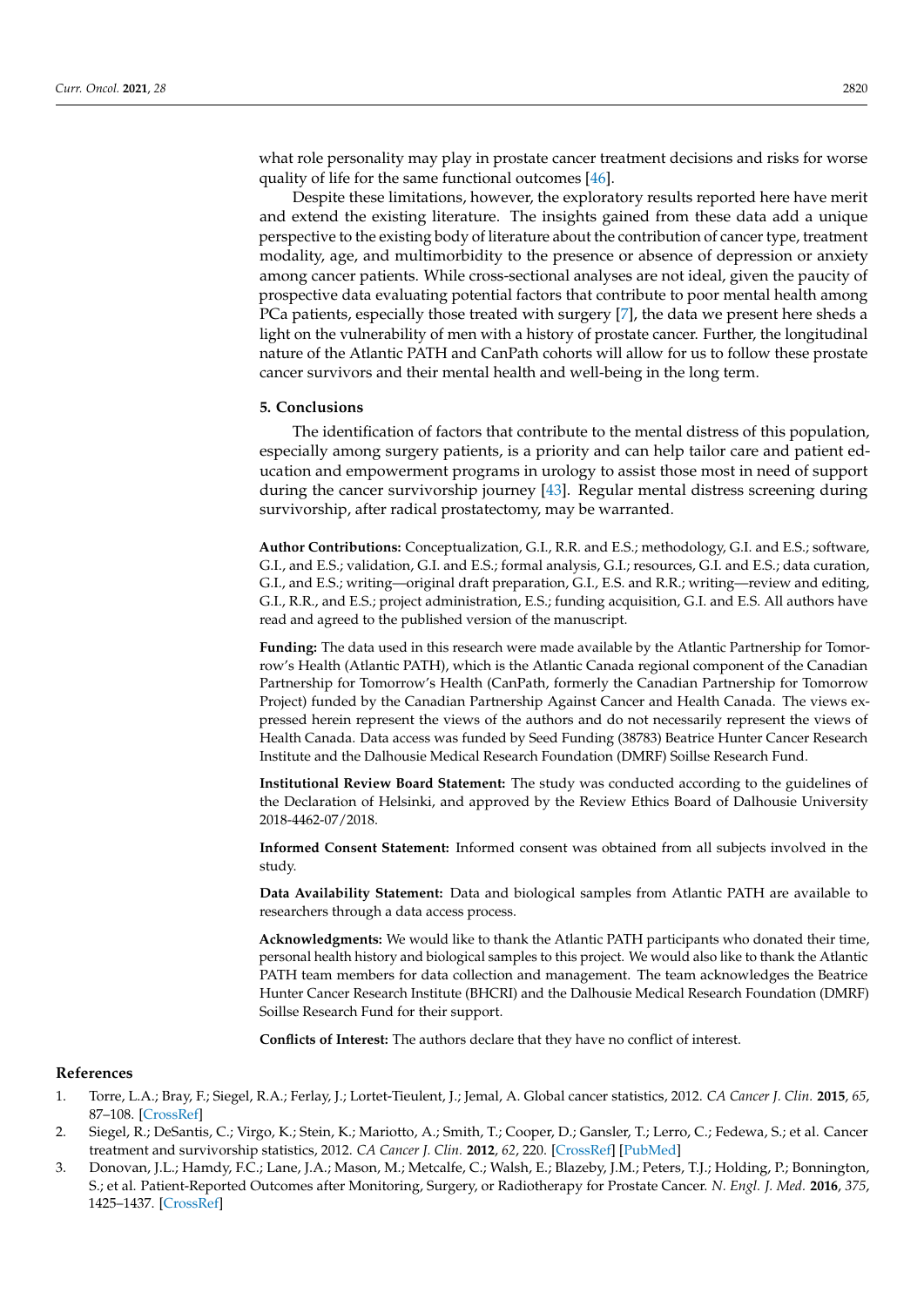- <span id="page-9-10"></span>4. Klaassen, Z.; Arora, K.; Wilson, S.N.; King, S.A.; Madi, R.; Neal, D.E.; Kurdyak, P.; Kulkarni, G.S.; Lewis, R.W.; Terris, M.K. Decreasing suicide risk among patients with prostate cancer: Implications for depression, erectile dysfunction, and suicidal ideation screening. *Urol. Oncol. Semin. ORI* **2018**, *36*, 60–66. [\[CrossRef\]](http://doi.org/10.1016/j.urolonc.2017.09.007) [\[PubMed\]](http://www.ncbi.nlm.nih.gov/pubmed/28964659)
- 5. Lin, P.H.; Liu, J.M.; Hsu, R.J.; Chuang, H.C.; Chang, S.W.; Pang, S.T.; Chang, Y.H.; Chuang, C.K.; Lin, S.K. Depression negatively impacts survival of patients with metastatic prostate cancer. *Int. J. Environ. Res. Public Health* **2018**, *15*, 2148. [\[CrossRef\]](http://doi.org/10.3390/ijerph15102148)
- <span id="page-9-0"></span>6. White, I.D.; Wilson, J.; Aslet, P.; Baxter, A.B.; Birtle, A.; Challacombe, B.; Coe, J.; Grover, L.; Payne, H.; Russell, S.; et al. Development of UK guidance on the management of erectile dysfunction resulting from radical radiotherapy and androgen deprivation therapy for prostate cancer. *Int. J. Clin. Pract.* **2015**, *69*, 106–123. [\[CrossRef\]](http://doi.org/10.1111/ijcp.12512)
- <span id="page-9-1"></span>7. Fervaha, G.; Izard, J.P.; Tripp, D.A.; Rajan, S.; Leong, D.P.; Siemens, D.R. Depression and prostate cancer: A focused review for the clinician. *Urol. Oncol. Semin. ORI* **2019**, *37*, 282. [\[CrossRef\]](http://doi.org/10.1016/j.urolonc.2018.12.020) [\[PubMed\]](http://www.ncbi.nlm.nih.gov/pubmed/30630735)
- <span id="page-9-6"></span>8. Fervaha, G.; Izard, J.P.; Tripp, D.A.; Aghel, N.; Shayegan, B.; Klotz, L.; Niazi, T.; Fradet, V.; Taussky, D.; Lavallée, L.T.; et al. Psychological morbidity associated with prostate cancer: Rates and predictors of depression in the RADICAL PC study. *Can. Urol. Assoc. J.* **2021**, *15*, 181–186. [\[CrossRef\]](http://doi.org/10.5489/cuaj.6912)
- <span id="page-9-5"></span>9. Ilie, G.; Rutledge, R.; Sweeney, E. Anxiety and depression symptoms in adult males in Atlantic Canada with or without a lifetime history of prostate cancer. *Psycho-Oncology* **2020**, *29*, 280–286. [\[CrossRef\]](http://doi.org/10.1002/pon.5244)
- <span id="page-9-18"></span>10. Ilie, G.; White, J.; Mason, R.; Rendon, R.; Bailly, G.; Lawen, J.; Bowes, D.; Patil, N.; Wilke, D.; MacDonald, C.; et al. Current Mental Distress Among Men with a History of Radical Prostatectomy and Related Adverse Correlates. *Am. J. Men's Health* **2020**, *14*, 1557988320957535. [\[CrossRef\]](http://doi.org/10.1177/1557988320957535)
- <span id="page-9-13"></span>11. Ilie, G.; MacDonald, M.; Bell, D.; Rendon, R.; Langille, G.; Bailly, G.; Mason, R.; Bowes, D.; Wilke, D.; Patil, N.; et al. An Examination of the Relationship between Mental Distress, Functional and Psychosocial Quality of Life Indicators in a Population-Based Sample of Prostate Cancer Survivors Who Received Curative Treatment (American Urologic Association, Ed.). *Urol. Pract.* **2020**, *23*, 10–15. [\[CrossRef\]](http://doi.org/10.1097/UPJ.0000000000000104)
- <span id="page-9-2"></span>12. Moodie, L.; Ilie, G.; Rutledge, R.; Andreou, P.; Kirkland, S. Assessment of Current Mental Health Status in a Population-Based Sample of Canadian Men with and without a History of Prostate Cancer Diagnosis: An Analysis of the Canadian Longitudinal Study on Aging (CLSA). *Front. Psychiatry* **2020**, *11*, 1–12. [\[CrossRef\]](http://doi.org/10.3389/fpsyt.2020.586260)
- <span id="page-9-3"></span>13. Letts, C.; Tamlyn, K.; Byers, E.S. Exploring the impact of prostate cancer on men's sexual well-being. *J. Psychosoc. Oncol.* **2010**, *28*, 490–510. [\[CrossRef\]](http://doi.org/10.1080/07347332.2010.498457) [\[PubMed\]](http://www.ncbi.nlm.nih.gov/pubmed/20730661)
- <span id="page-9-19"></span>14. Paich, K.; Dunn, R.; Skolarus, T.; Montie, J.; Hollenbeck, B.; Palapattu, G.; Wood, D.; Mitchell, S.; Hola, V.; Erickson, K.; et al. Preparing patients and partners for recovery from the side effects of prostate cancer surgery: A group approach. *Urology* **2016**, *88*, 36–42. [\[CrossRef\]](http://doi.org/10.1016/j.urology.2015.07.064) [\[PubMed\]](http://www.ncbi.nlm.nih.gov/pubmed/26541826)
- <span id="page-9-4"></span>15. Wittmann, D.; Mehta, A.; Northouse, L.; Dunn, R.; Braun, T.; Duby, A.; An, L.; Arab, L.; Bangs, R.; Bober, S.; et al. TrueNTH sexual recovery study protocol: A multi-institutional collaborative approach to developing and testing a web-based intervention for couples coping with the side-effects of prostate cancer treatment in a randomized controlled trial. *BMC Cancer* **2017**, *17*, 1–13. [\[CrossRef\]](http://doi.org/10.1186/s12885-017-3652-3) [\[PubMed\]](http://www.ncbi.nlm.nih.gov/pubmed/28969611)
- <span id="page-9-7"></span>16. Steginga, S.; Occhipinti, S.; Gardiner, R.A.; Yaxley, J.; Heathcoate, P. Prospective Study of Men's Psychological and Decision-Related Adjustment after Treatment for Localized Prostate Cancer. *Urology* **2004**, *63*, 751–756. [\[CrossRef\]](http://doi.org/10.1016/j.urology.2003.11.017) [\[PubMed\]](http://www.ncbi.nlm.nih.gov/pubmed/15072894)
- <span id="page-9-8"></span>17. Ilie, G.; Rutledge, R.; Sweeney, E. An Examination of the Role of Socioeconomic Status in the Relationship between Depression and Prostate Cancer Survivorship in a Population-Based Sample of Men from Atlantic Canada. *Oncology* **2021**, *99*, 260–270. [\[CrossRef\]](http://doi.org/10.1159/000512444)
- <span id="page-9-9"></span>18. Mohamed, N.; Bovbjerg, D.; Montgomery, G.; Hall, S.; Diefenbach, M. Pretreatment depressive symptoms and treatment modality predict post-treatment disease-specific quality of life among patients with localized prostate cancer. *Urol. Oncol. Semin. ORI* **2012**, *30*, 804–812. [\[CrossRef\]](http://doi.org/10.1016/j.urolonc.2011.02.002) [\[PubMed\]](http://www.ncbi.nlm.nih.gov/pubmed/21795078)
- <span id="page-9-11"></span>19. Bill-Axelson, A.; Garmo, H.; Lambe, M.; Bratt, O.; Adolfsson, J.; Nyberg, U.; Steineck, G.; Stattin, P. Suicide Risk in Men with Prostate-Specific Antigen-Detected Early Prostate Cancer: A Nationwide Population-Based Cohort Study from PCBaSe Sweden. *Eur. Urol.* **2010**, *57*, 390–395. [\[CrossRef\]](http://doi.org/10.1016/j.eururo.2009.10.035)
- <span id="page-9-12"></span>20. Björkenstam, C.; Edberg, A.; Ayoubi, S.; Rosén, M. Are cancer patients at higher suicide risk than the general population? A nationwide register study in Sweden from 1965 to 1999. *Scand. J. Public Health* **2005**, *33*, 208–214. [\[CrossRef\]](http://doi.org/10.1080/14034940410019226)
- <span id="page-9-14"></span>21. Dummer, T.J.B.; Awadalla, P.; Boileau, C.; Craig, C.; Fortier, I.; Goel, V.; Hicks, J.; Jacquemont, S.; Knoppers, B.; Le, N.; et al. The Canadian Partnership for Tomorrow Project: A pan-Canadian Platform for Chronic Disease Prevention Research. *CMAJ* **2018**, *190*, E710. [\[CrossRef\]](http://doi.org/10.1503/cmaj.170292)
- <span id="page-9-15"></span>22. Sweeney, E.; Cui, Y.; DeClercq, V.; Devichand, P.; Forbes, C.; Grandy, S.; Hicks, J.; Keats, M.; Parker, L.; Thompson, D.; et al. Cohort Profile: The Atlantic Partnership for Tomorrow's Health (Atlantic PATH) Study. *Int. J. Epidemiol.* **2017**, *46*. [\[CrossRef\]](http://doi.org/10.1093/ije/dyx124)
- <span id="page-9-16"></span>23. Yu, Z.M.; Parker, L.; Dummer, T.J.B. Depressive symptoms, diet quality, physical activity, and body composition among populations in Nova Scotia, Canada: Report from the Atlantic Partnership for Tomorrow's Health. *Prev. Med.* **2014**, *61*, 106. [\[CrossRef\]](http://doi.org/10.1016/j.ypmed.2013.12.022)
- <span id="page-9-17"></span>24. Kroenke, K.; Spitzer, R.L.; Williams, J.B. The PHQ-9: Validity of a brief depression severity measure. *J. Gen. Intern. Med.* **2001**, *16*, 606–613. [\[CrossRef\]](http://doi.org/10.1046/j.1525-1497.2001.016009606.x)
- 25. Lowe, B.; Kroenke, K.; Herzoga, W.; Grafe, K. Measuring depression outcome with a brief self-report instrument: Sensitivity to change of the Patient Health Questionnaire (PHQ-9). *J. Affect. Disord.* **2004**, *81*, 61–66. [\[CrossRef\]](http://doi.org/10.1016/S0165-0327(03)00198-8)